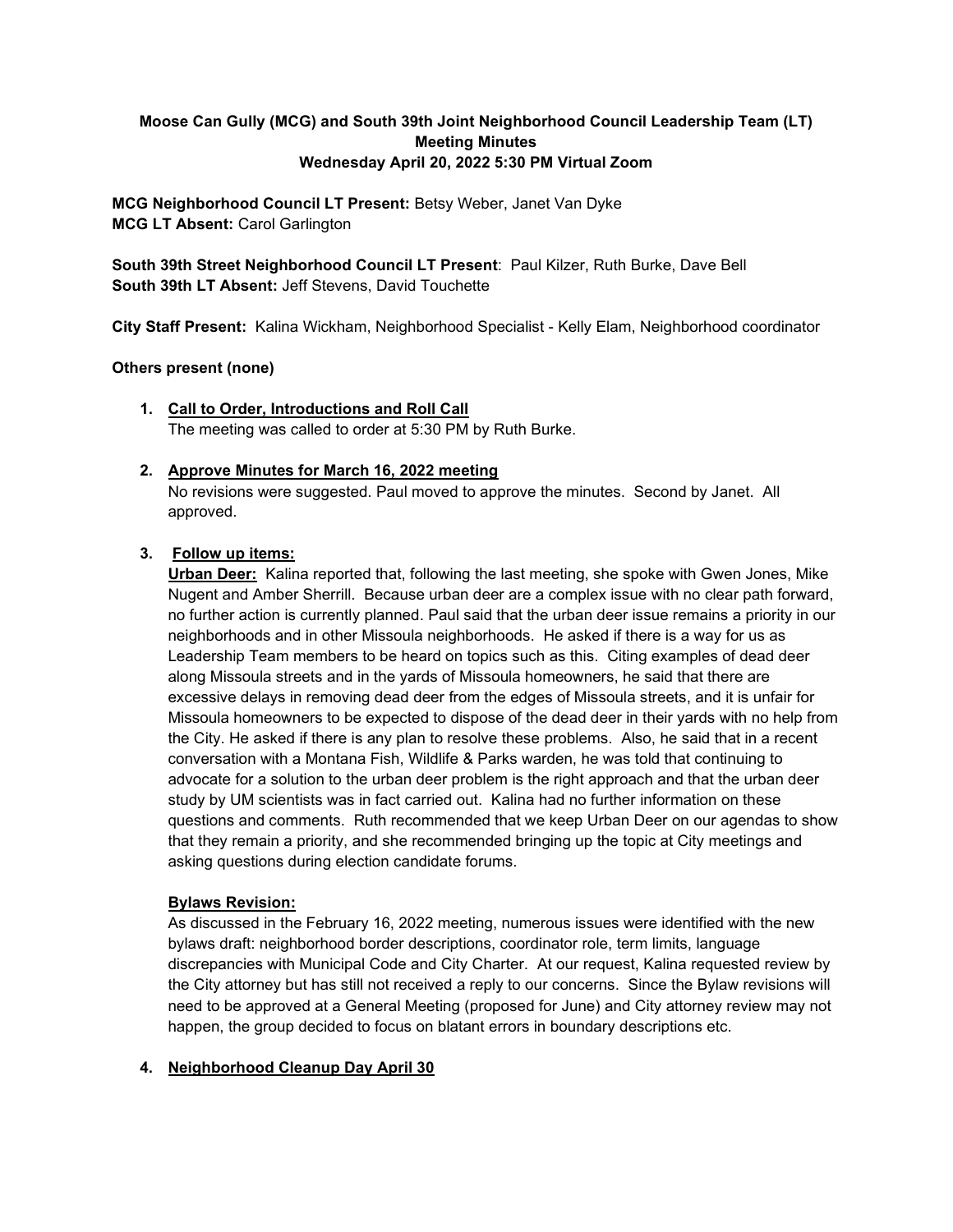- Betsy & Dan Weber placed the sandwich board signs this week. Dave Bell stepped in to move some on 39th Street after a right-of-way complaint. Paul offered to move the sign that is still out of compliance on Gharrett.
- Kalina reported sending flyers to schools except Jeanette Rankin. Janet will distribute additional flyers. Flyers are available from the Neighborhoods office from Friday April 22 on.
- Kalina reported that ball caps will hopefully be available by the weekend of April 30.
- Packets with bags and gloves can be picked up from Parks and Recreation (at Currents) on Friday April 29 and 30. Carol has offered to pick them up.
- Kalina will request a dumpster to be placed near Garland Park. Paul has a scheduling conflict during the mid-day, but he will plan to be available at 2 pm if needed to haul trash to the designated dumpster.
- Ruth has created maps for suggested clean-up routes focusing more on parks this year.
- Ruth will bring a table and signup sheets.
- Ruth will bring painted rocks.
- Betsy will get balloons.

## **5. General Meeting proposed for Wednesday June 29 at 6:00 PM, Playfair Park Picnic Shelter**

- Budget funds available are \$1700 for MCG, \$1300 for S.39. 30-50 people are expected.
- The Big Dipper Ice Cream Truck is preferred due to Covid serving issues with other open food. Janet will contact Big Dipper to arrange this.
- Kelly will contact Parks & Recreation to reserve the Playfair Park Picnic Shelter.
- Agenda items: Meet neighbors, meet Ward 4 and Ward 5 City Council members with short presentation from each, presentation by Code Compliance Supervisor Charmell Owens, recruitment and elections of new Leadership Team members, Bylaws revisions vote?, Cold Spring School update? Street and sidewalk issues
- Betsy will contact City Council members to ask for their participation. Paul will check on the status of the Cold Spring School property.

# **6. Community Forum**

Carol sent a report that no CF meeting was held since our last meeting.

## **7. Missoula Neighborhoods Report**

Kalina reported that candidates for Neighborhood Project Funds will be selected and reported in May.

Other information included in previous topics.

## **8. Public Comments on non-agenda items**

Streets and sidewalks are among the priorities in Moose Can Gully Neighborhood, South 39th Street Neighborhood, and other Missoula neighborhoods. Paul asked that we discuss this at our May 18 meeting and, if others agree, at our General Meeting. He suggested inviting Aaron Wilson, Planning Manager for Missoula Infrastructure & Mobility Division. Paul will follow up with an email and photos illustrating issues with snow and road grit on Missoula sidewalks and issues with ADA access

Janet offered to contact Summit to talk with them about access issues identified with sidewalks. Dave suggested Missoula In Motion be invited to our next meeting.

## **9. Announcements**

None